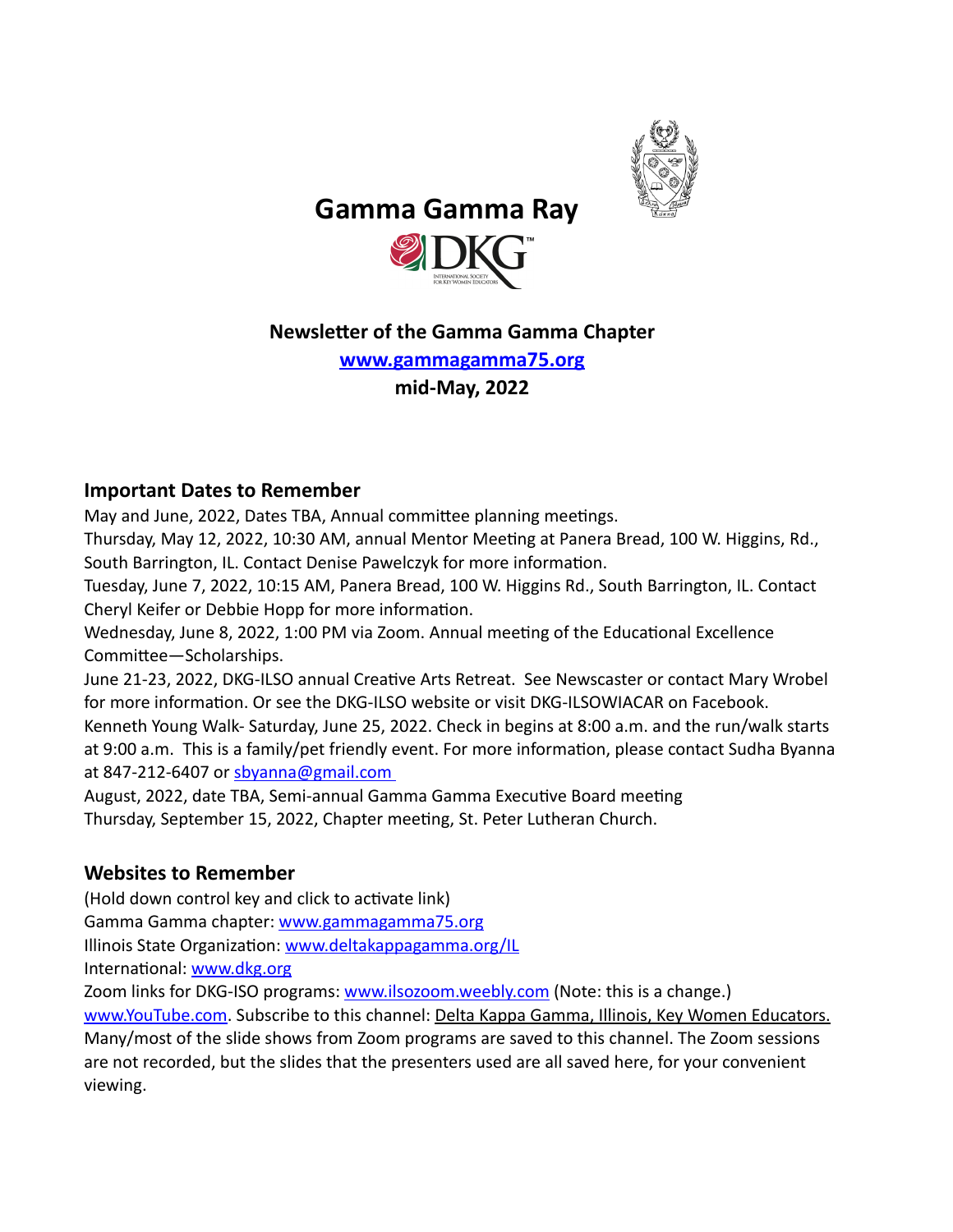#### **Facebook Pages to visit:**

DKG-Gamma Gamma Chapter DKG-Illinois Key Women Educators The Delta Kappa Gamma Society International DKG-ILSOWIACAR- This is the Facebook page for the Illinois State Organization Women in the Arts Creative Arts Retreat (virtual.)

### **Announcements**

Congratulations to Lorena Williams on celebrating 50 years of Membership in DKG! Gerie Kay presented Lorena's certificate and honored her with these words:

"Lorena, my sister, my colleague, my mentor and friend has been a member of Gamma Gamma since 1972. She participated in chapter meetings and activities. She attended state and international conventions. She has served Gamma Gamma as vice president and as treasurer. She has been active in committees....predominately in Service and Special Projects which was previously divided into many areas. Her work was in the area of Professional Affairs and Legislation. I thank her for nominating me to join DKG and for her continued guidance and friendship. Congratulations, Lorena"

### Book Club

The Gamma Gamma Book Club will meet on Tuesday May 24 at 7:00 on Zoom to discuss The Round House by Louise Erdich. This is a story of a young teenager living on an Ojibwe reservation in North Dakota, who seeks justice and understanding in the wake of a terrible crime that upends and forever transforms his family.

On June 28 at 7:00 we will discuss the Indigo Girl by Natasha Boyd. This novel is historical fiction based on real life agriculturist, Eliza Lucas, who figured out how to grow and extract dye from indigo plants on her plantation in South Carolina, which eventually brought great wealth to the territory.

The July 26 selection is Wish You Were Here by Jodie Picoult. Set in the early months of the pandemic, this novel is about an ambitious young woman, Diana, who gets stranded on Isabela Island in the Galapagos Island by herself when the island goes on lockdown. Her boyfriend, who was supposed to be there with her, is busy tending to Covid patients at a New York hospital.

The Japanese Lover by Isabel Allende is our August 23rd selection. This novel focuses on two women, Irina Brazil, a young woman with a dark past who has moved to work at a convalescent home, and Alma Belasco, a screen printer who is a resident of the home.

Zoom links will be sent a week prior to the meeting.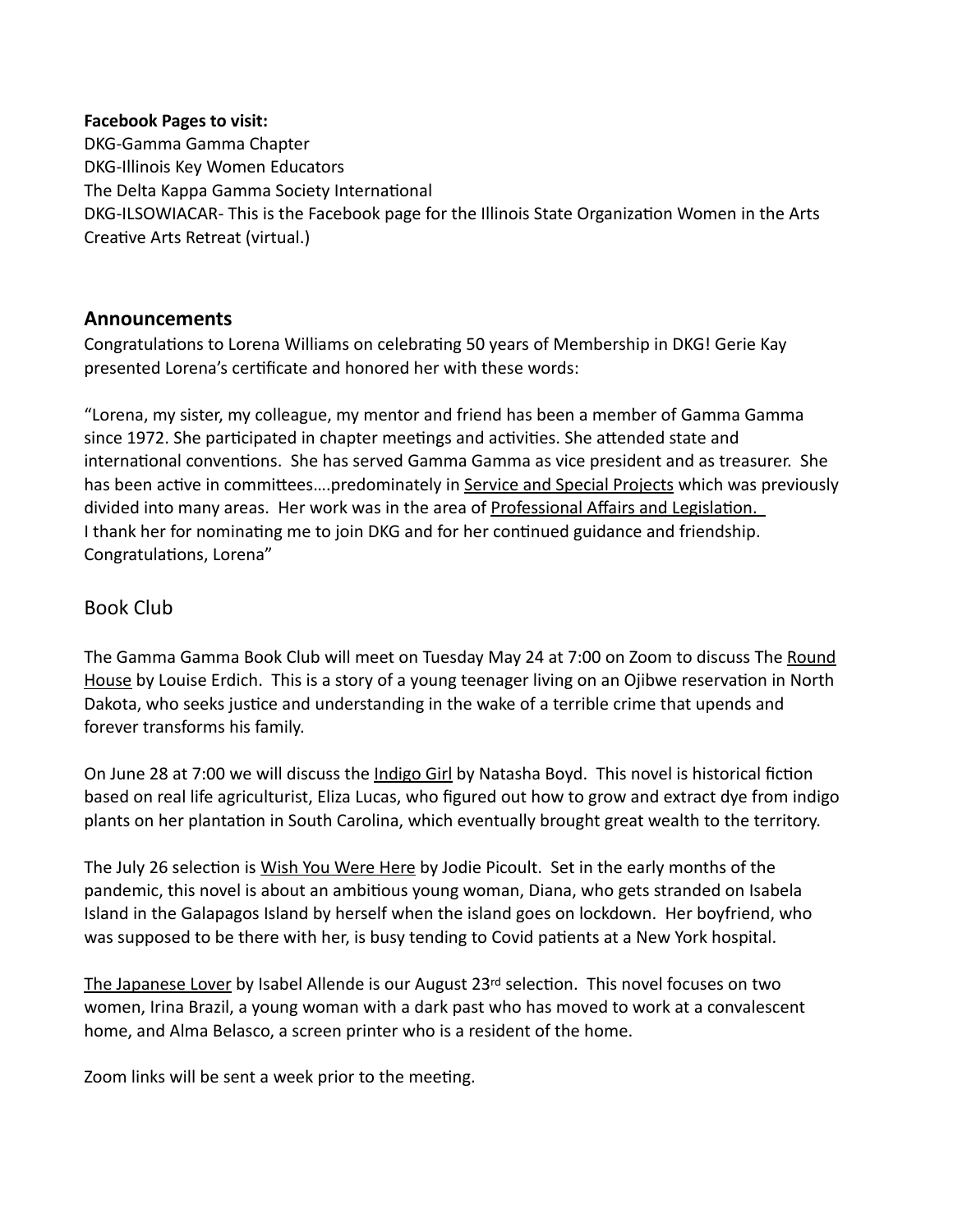# Recently passed meeting

Our May Celebration of Membership was a rousing success! We held a White Rose Ceremony for Nancy Harmon and Jan Kayson. Then we inducted nine new members, two of whom who had been Collegiate Members. We presented our Recruitment Grants to two graduating high school seniors who are entering college in the Fall and will be majoring in education. Gerie Kay was this year's recipient of the Love of Learning stipend for a class on decluttering. Karyn Baldwin was the recipient of this year's Gamma Gamma Scholarship for a class on differentiated teaching. Karyn Baldwin was also the winner of our chapter Literacy Award.

Our graduating senior Collegiate members spoke to the group. Emily Ostermann spoke to us in person and Jade Coakley spoke to us via a video recording. Both young women told us of their plans for after graduation. Our final celebration of the evening was to present Lorena Williams with her 50-years of Membership in DKG. Congratulations to Lorena! We are proud to be your DKG sister.

## Next meeting

Our first meeting next year will be Thursday, September 15 at St. Peter Lutheran Church. Look for our calendar of events for next year sometime this summer!

# **COMMITTEE REPORTING**

### **Society Business (Finance, Rules, Research)- Joan Gazdic,** *imtg@att.net*

Our chapter budget for 2022-2023 has been approved by the general membership. If you have any questions about the budget and/or the rules, please contact Joan Gazdic.

### **Membership**, **Madelynn Brossard, [rtb1445@yahoo.com](mailto:rtb1445@yahoo.com)  New Members 2022**

**Carly Brossard** – Is in her second year as a self-contained 4th and 5th grade teacher at Einstein Elementary School in School District 54. She has worked for District 54 while in college as she was a Paraprofessional for Extended School year and as a full time Paraprofessional from 2013-2019. She began her teaching career Fall of 2020.

She is a product of District 54 and District 211, graduating from Schaumburg High School. Her undergraduate degree is from the University of Wisconsin Oshkosh with a degree in Kinesiology and her master's degree is from National Louis University in Special Education. She graduated with honors from both. She is a member of the National Society of Leadership and Success.

**Denise Caliendo** – Is a professional educator for 35 years and is currently employed by School District 54 as a Chorus and General Music Director at Jane Addams Junior High.

She has a Master's Degree in Education, Curriculum and Instruction.

Outside of school, she is a music director at three churches in the area. She leads children's groups, as well as the adult Chancel and Handbell Choirs. She, herself, is a talented pianist and plays in a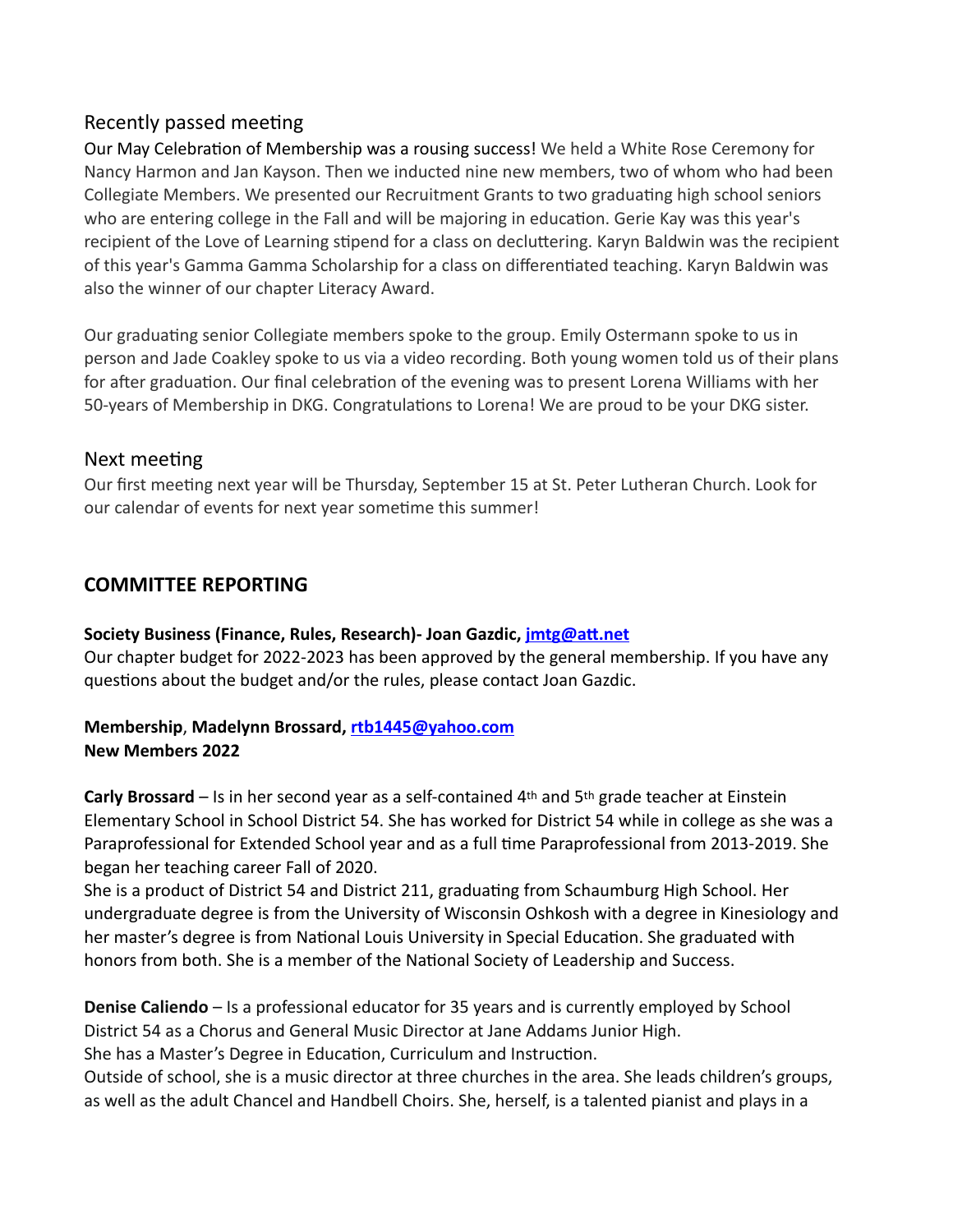clarinet choir and in the Chicago Bronze, a professional handbell choir. Denise is active on the Executive Board of the Chicago Bronze. She has been secretary of that group and now is the president of that board.

**Dana Giannelli** – is in her 5th year of teaching. She is currently teaching at a school in Chicago. Prior to teaching in Chicago, she taught 3 years in Indiana.

She is a product of District 54 and District 211, graduating from Schaumburg High School. She went to University of Wisconsin Oshkosh with her degree in Elementary Education, where she graduated with honors.

Dana was honored as Teacher of the Year for the 2018-19 school year in Indiana. She has been a member of the culture and climate committee, PLC, PBIS and Kickboard Implementation. She has also provided Professional Development to fellow staff.

She is a volunteer for Dear Autism nonprofit organization and with TFA.

**Candace (Candi) Kuczynski** – is currently a teacher at Aldrin Elementary School in School District 54 where she has been teaching for the last 35 years. She has her master's in Curriculum and Instruction.

She has been a member twice of the Student Leadership Team and is currently on the PBIS Secondary Team.

Her community activities include St. Margaret Mary Lector VBS coordinator, Greeter, and Eucharistic member. She has helped with the Schaumburg Food pantry through Aldrin and part of the Aldrin PTA.

**Holley McGee** – Has been an Educator for 47 years. She is currently a Choral Director for Roselle United Methodist Church and a private Vocal Coach. She has a BA in Music Education. She is certified to teach K-12 in both Illinois and Kansas. She has additional teaching hours in Gifted Education, Improvisational Acting, On-Camera Techniques and Live Marketing Presentation. She toured internationally for nine years, performing live and on-camera with the Serendipity Singers. She's done numerous television commercials and live marketing events. She performed with a professional caroling group for 30 years, and performed with the Ray Sassetti Orchestra for 10 years.

For the past 30 years she has taught private voice lessons and has been a judge for the Illinois Music Educators, the Illinois High School Association and other private vocal competitions. For the past 20 years she has been the director of the adult and youth choirs at Roselle United Methodist Church. In the Community, she has been an active volunteer for PADS and has participated in other charity organizations.

**Jennifer Navarrete** has been associated with Delta Kappa Gamma for quite a few years prior to her officially becoming a member of DKG. Jennifer was a recipient of the DKG scholarship for graduating seniors planning to enter the teaching profession in May of 2018. She was also awarded the "Minority Teachers of Illinois" Scholarship while she attended the University of Illinois Chicago. She graduated Magna Cum Laude with a 3.8 cumulative grade average. She has also been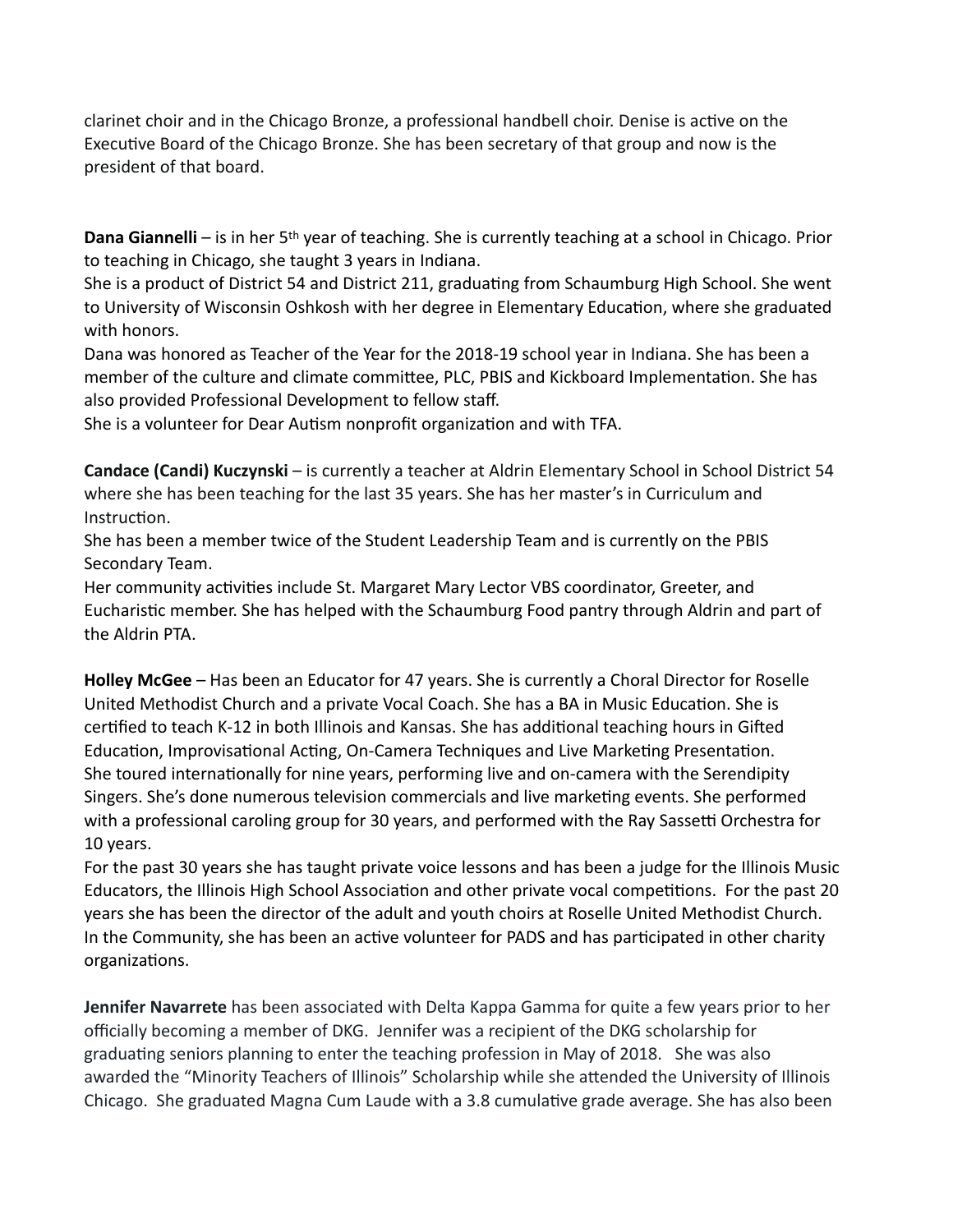very active in the Latino Educators for Change Association. This past March Jennifer received the DKG Outstanding Student Teacher's Award. Jennifer has just successfully completed her first year of teaching High School in Elk Grove where she teaches history.

Jennifer received the Gamma Gamma Recruitment Grant in 2017, and became a collegiate member of our chapter in 2019. She was the DKG ILSO recipient of the Florence A. Cook Recruitment Grant in 2020.

**Emily Ostermann** – is one of our collegiate member who is now becoming a member. Emily will be starting her first year of teaching this fall at Campanelli in District 54 where she went to elementary school. Emily is a product of District 54 and 211, graduating from Hoffman High School. Emily will be graduating in a few weeks from Roosevelt where she has been on the Dean's list since 2020. She is also a member of Franklin Honor Society.

**Nancie Watkins** – is a retired teacher from Frost Junior High in District 54. She was an educator for 15 years. Prior to getting her teacher credentials, she worked 20 years in the corporate world in Human Resources.

Her professional accomplishments include Diversity Recruiting Task Force, Frost SLT, Principal Interviewing Team, Diversity General Assembly Presenter, District Summer Professional Development Workshop Presenter, Frost Theater Club Chaperone, Corrective Behavior After School Chaperone, MAP Testing After School Instructor

She has been an active member of Delta Sigma Theta Sorority, Incorporated for 45 years. Nancie is also a published author. She wrote Always Have Always Will; A story of love, romance, betrayal, hockey Love, hurt, and betrayal.

Linda Wright – is a retired teacher from Frost Jr. High in Schaumburg 54 where she taught for 34 years. She has her undergraduate degree in Education and a Master's in Educational Administration. She was the Language Arts Department Chair, an SEA representative and on Ex. Board, was a member of the SLT Team, Middle School Committee, Blue Ribbon Team, was a National Middle School Convention Presenter, a Golden Apple Nominee and a PTA Life Member. In her community she is part of the Algonquin Middle School Imp Team, on a Mentoring Committee, a member of the Algonquin Woman's Club and she teaches Senior High Sunday School Teacher.

### **Educa\onal Excellence-Scholarship -Denise Pawelczyk**, **[dreismom2@yahoo.com](mailto:dreismom2@yahoo.com)**

EDUCATIONAL EXCELLENCE COMMITTEE--SCHOLARSHIPS (Submitted by Denise Pawelczyk) \*It was exciting to see our young educators busy at this year's ILSO convention! **Emilee & Karyn Baldwin** were pages at the general business meeting, both presented at the panel discussion on "The Pandemic Classroom", and Karyn additionally co-presented with Sandy Cook and I; along with **Lauren Haman, Karly Grapenthin, and Eden Schultz** who sent videos to help co-present, also..!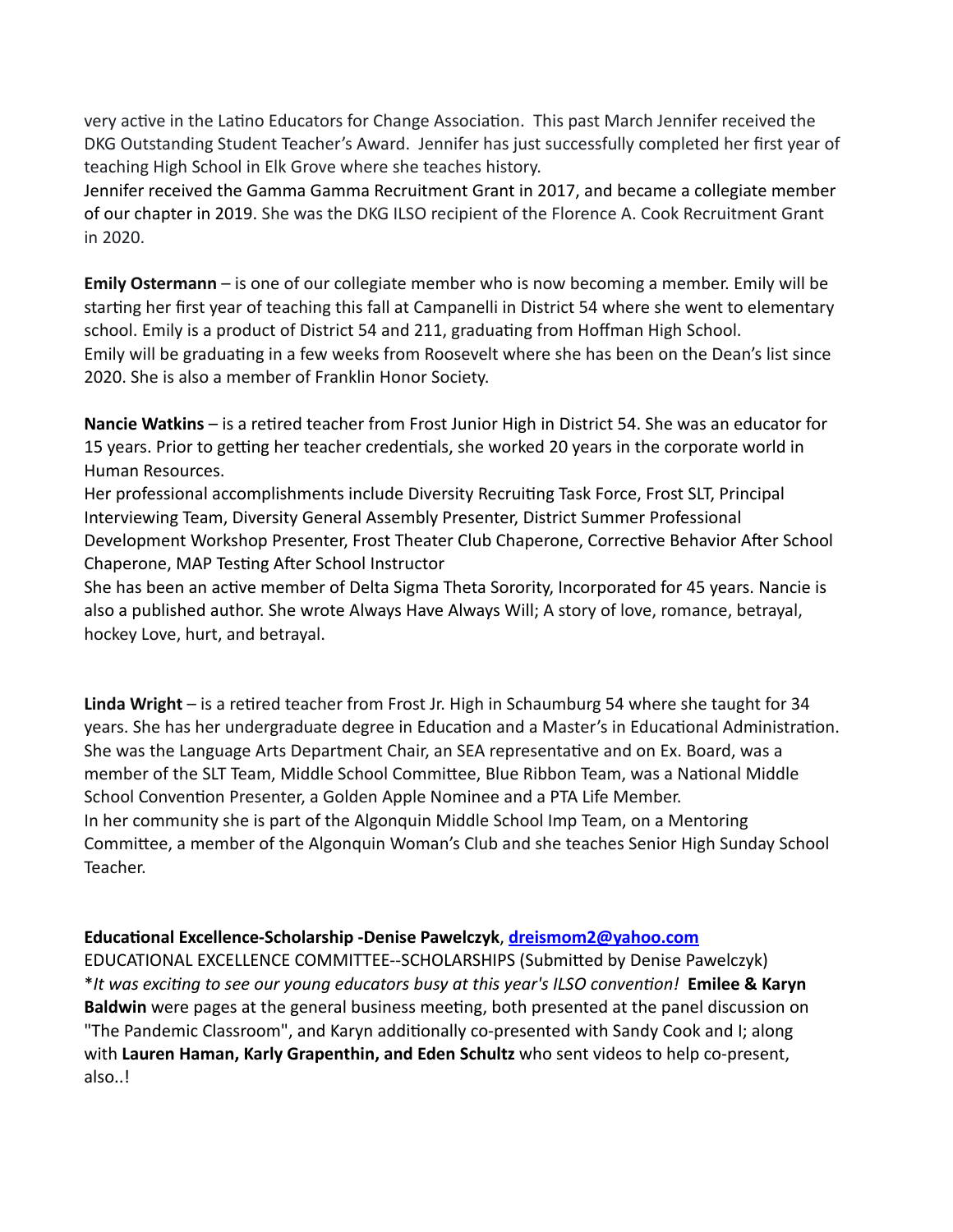\**Equally exci+ng was hearing* **Vivian Zhao***'s name at the conven+on Awards Breakfast as the recipient of the 2022 ILSO Wm Chas. Iwert and Elizabeth J. Iwert Scholarship!!!* (Vivian was our 2021 Gamma Gamma Recruitment Grant recipient.)

\**The DKG IOTA chapter also awards several Wm. Chas. Iwert and Elizabeth J. Iwert Scholarships, and I'm proud to announce that yet more of our Gamma Gamma future educators were recipients*! **Jillian Minninni***,* our 2020 Anne Fussell Scholarship recipient*,* **and Sydney Kozlowski***,* our 2021 Anne Fussell Scholarship recipient, both received the IOTA chapter's 2022 Iwert Scholarship!!!

\**There was an equal amount of excitement at this year's Gamma Gamma spring celebration!* **Estefani Mariche** was awarded the 2022 Gamma Gamma Recruitment Grant. Estefani is graduating from Palatine High School. She will be attending IL State University in the fall. Estefani would like to be a bilingual teacher at the elementary school level. Sharon Froehlich will be Estefani's mentor. **Vania Paola Chavez-Medina** is our 2022 Anne Fussell Scholarship recipient. Vania will be graduating from Hoffman Estates High School. She will also be attending IL State University in the fall. (Go Redbirds!) Vania also plans on becoming a dual language teacher at the elementary school level. Mary Wrobel will be Vania's mentor.

**Jada Coakley**, our 2018 Gamma Gamma Recruitment Grant recipient and 2020 Gamma Gamma collegiate member, visited us via a pre- recorded video message to the chapter. She is graduating from the University of IL Urbana-Champaign with a degree in mathematics at the secondary school level. She is currently finishing up student teaching, and applying for jobs. She hopes to be teaching back in the northwest suburbs!

**Emily Ostermann** spoke in person to those at our spring banquet. Emily became a collegiate member of our chapter in 20221 based on member recommendation. Emily chose to transition to active membership now that she has graduated from Roosevelt University, and has signed her first contract as a teacher for School District 54. Emily will be teaching 5th grade at Campanelli School- the school SHE attended as a child!!!

**Jennifer Navarrete**, our 2017 Gamma Gamma Recruitment Grant recipient and 2019 Gamma Gamma collegiate member, chose to come back and reconnect with our chapter as an active member! She was also inducted that evening. She will be a second year history teacher at Elk Grove High School in D214.

**Jillian Minninni, Eden Schultz, and Karyn Baldwin**...all former grant recipients...were also in attendance at the banquet!

**Gerie Kay** was this year's recipient of the Love of Learning stipend for a class on decluttering. **Karyn Baldwin** was the recipient of this year's Gamma Gamma Scholarship for a class on differentiated teaching.

\**Drum roll, please!!!* Mark your calendars: **The annual mee\ng of the Educa\onal Excellence**  Committee--Scholarships will be meeting via Zoom on Wednesday, June 8th, at 1:00pm.

(Zoom invitations will be sent out closer to the date.)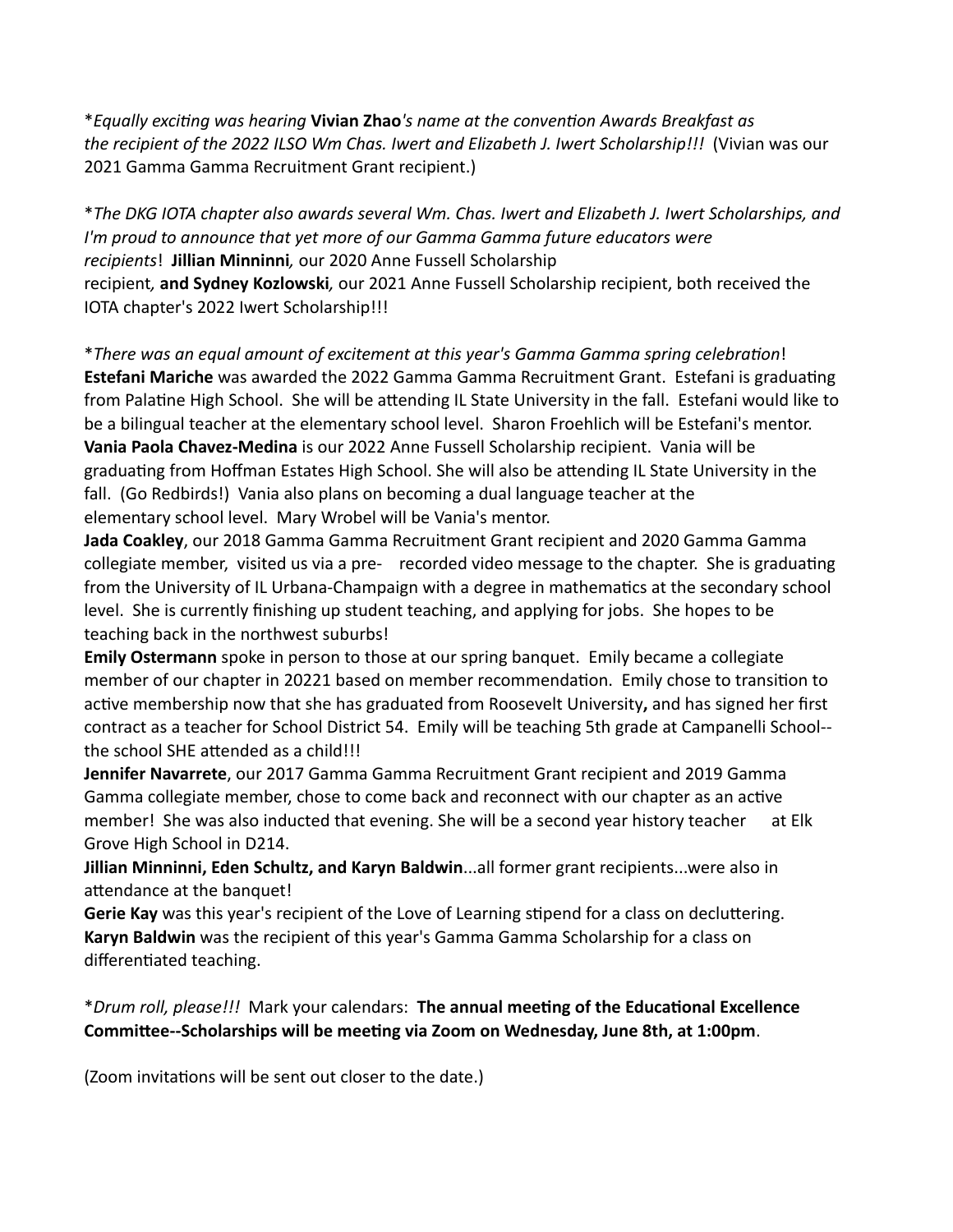#### **Programs- Rose Marie Mincey [rmincey@comcast.net](mailto:rmincey@comcast.net) / Judie King, [judo1108@aol.com](mailto:judo1108@aol.com)**

Program Committee will be meeting sometime in the next few weeks by Zoom to plan the 22-23 year.

Our first meeting next year will be Thursday, September 15 at St. Peter Lutheran Church.

Look for our calendar of events for next year sometime this summer!

#### **Communication, Cheryl Keifer,** *ckeifer@gmail.com*

We welcome our new chair of the Communications Committee, Debbie Hopp. Our committee will be meeting Tuesday, June 7, 2022, 10:15 AM, Panera Bread, 100 W. Higgins Rd., South Barrington, IL. Contact Cheryl Keifer or Debbie Hopp for more information.

#### **Service and Special Projects- Gerie Kay, [Geraldine\\_kay@comcast.net](mailto:Geraldine_kay@comcast.net)**

Dear DKG Sisters,

Our May service project is the Kenneth Young Center (KYC) 5K Run/Walk.

WHY: KYC is a non-profit provider of comprehensive mental health and substance use treatment and recovery services, wrap-around older adult services, and community health programs with a focus on helping youth make healthy life choices.

WHERE: It is held at Busse Woods just west of the intersection of Arlington Heights Rd. and Higgins.

WHEN: Saturday, June 25, 2022

Check in begins at 8:00 a.m. and the run/walk starts at 9:00 a.m. This is a family/pet friendly event.

Please let me know if you are going to walk on June 25. If you are not able to participate in the walk, feel free to make a donation in the ways listed below. If you have any questions, please contact Sudha Byanna at 847-212-6407 or [sbyanna@gmail.com](mailto:sbyanna@gmail.com)

There are 2 ways to make donations:

- 1) You can give me any donations at the Spring Celebration dinner at Poplar Creek Country Club on May 5<sup>th</sup>.
- 2) Mail donations to my home address with checks payable to **Kenneth Young Center.** (Sudha Byanna, 59 Germaine Place, Schaumburg, IL 60173)

I have helped KYC organize this event and have also participated as a walker in raising funds for over 15 years. When I was working in District 54, KYC was very integral in helping provide services for many of my students and their families. I look at this as a way of giving back to an organization who has given so much to District 54 families as well as to our community.

Please join in this effort to improve the lives of people in our community! Thanks, Sudha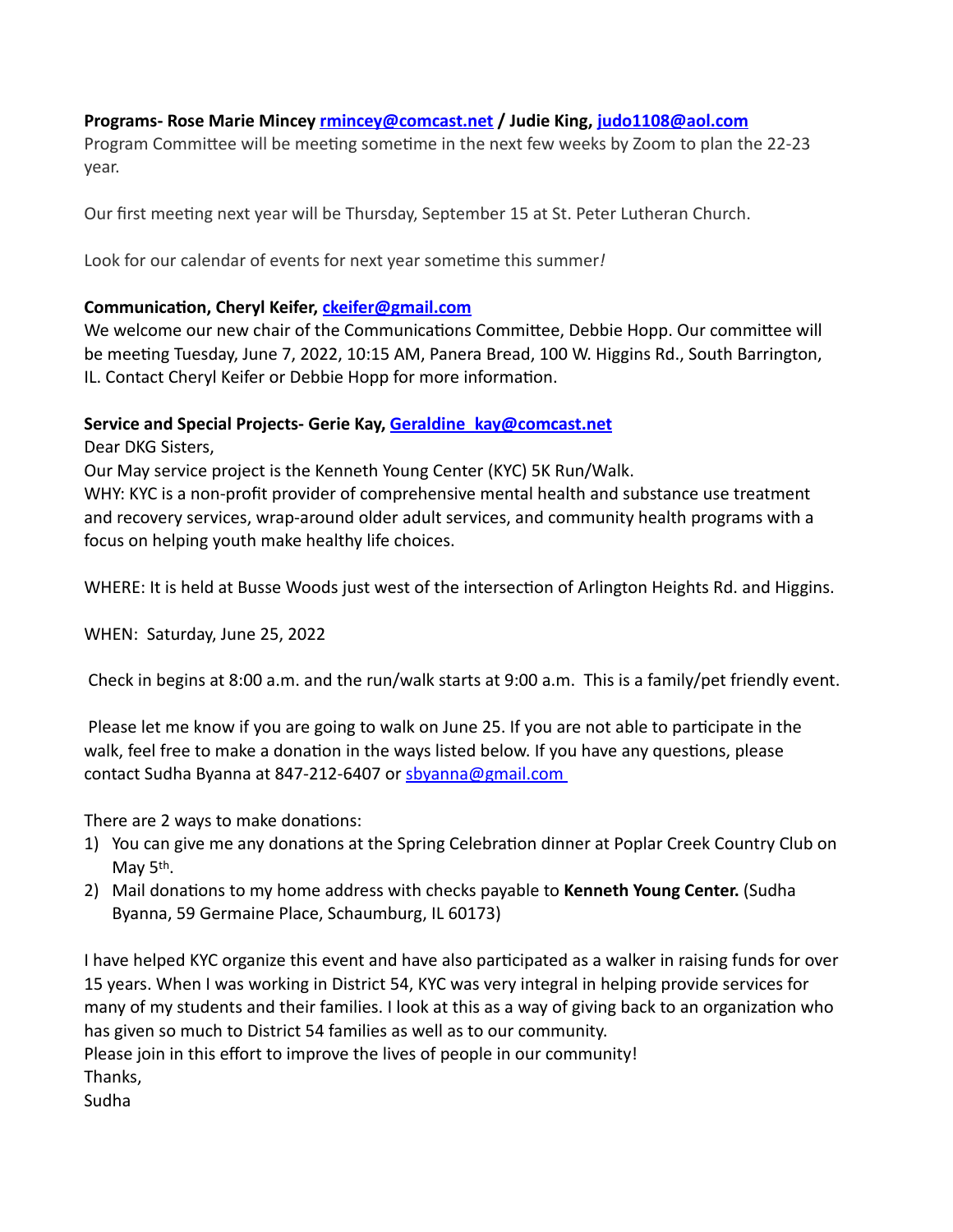#### Gerie Kay presented our chapter Literacy Award:

## **Literacy Award 2022**

The 2022 recipient is Karyn Baldwin. For her multi literary project which involved her 2<sup>nd</sup> grade class at Huff Elementary School in District 46, many DKG members and community participation based on the book Kiki's Hats written and illustrated by Warren Hanson.

15 years ago, Sandy Cook and Judy Segrebect discovered this book and used it in many classes with teachers willing to participate.

In the background, there were many hands doing the knitting and crocheting of the hats given to the children to be shared with others. Children's writing and Zoom presentations, directly from Karyn's classroom ,followed.

The hats were made and donated by Sandy Cook, Marcia Kissamiss, Gerie Kay, the St. Peter knitting group and many friends of Gamma Gamma.

### **Care Team News:**

Please contact Glenda Klein-Mali (and Kris Beaudette) if you have any news for the Care Team. We also love to hear your good news and celebrations! Let us know what you would like shared with your Gamma Gamma sisters.

Many of our chapter sisters have health issues or other situations they are dealing with which prevent them from coming to meetings. If you haven't heard from a Gamma Gamma sister in a while, please take a moment to call or email her. We can all do our part to check on our members and support them when they need us most.

To all our Gamma Gamma sisters, don't forget to let us know if you need our support-The Care Team

## **Opportuni\es**

School Registration for the 2022/2023 School Year and our Summer Daze program is open! This is a great time for families to tour our school and see all the great things St. Peter has to offer. If you know of someone looking for a home school or a summer childcare program please give us a call. Share with your family, friends, and neighbors.

**Summer Daze is now hiring** staff for the 2022 program. Do you love working with kids? This is the job for you! We have shifts from 7am-6pm, Monday - Friday starting May 31st and ending August 5th. Contact Jennie Lewinski at 847-885-3350 or **[jlewinski@stpeterlcms.org](mailto:jlewinski@stpeterlcms.org)**.